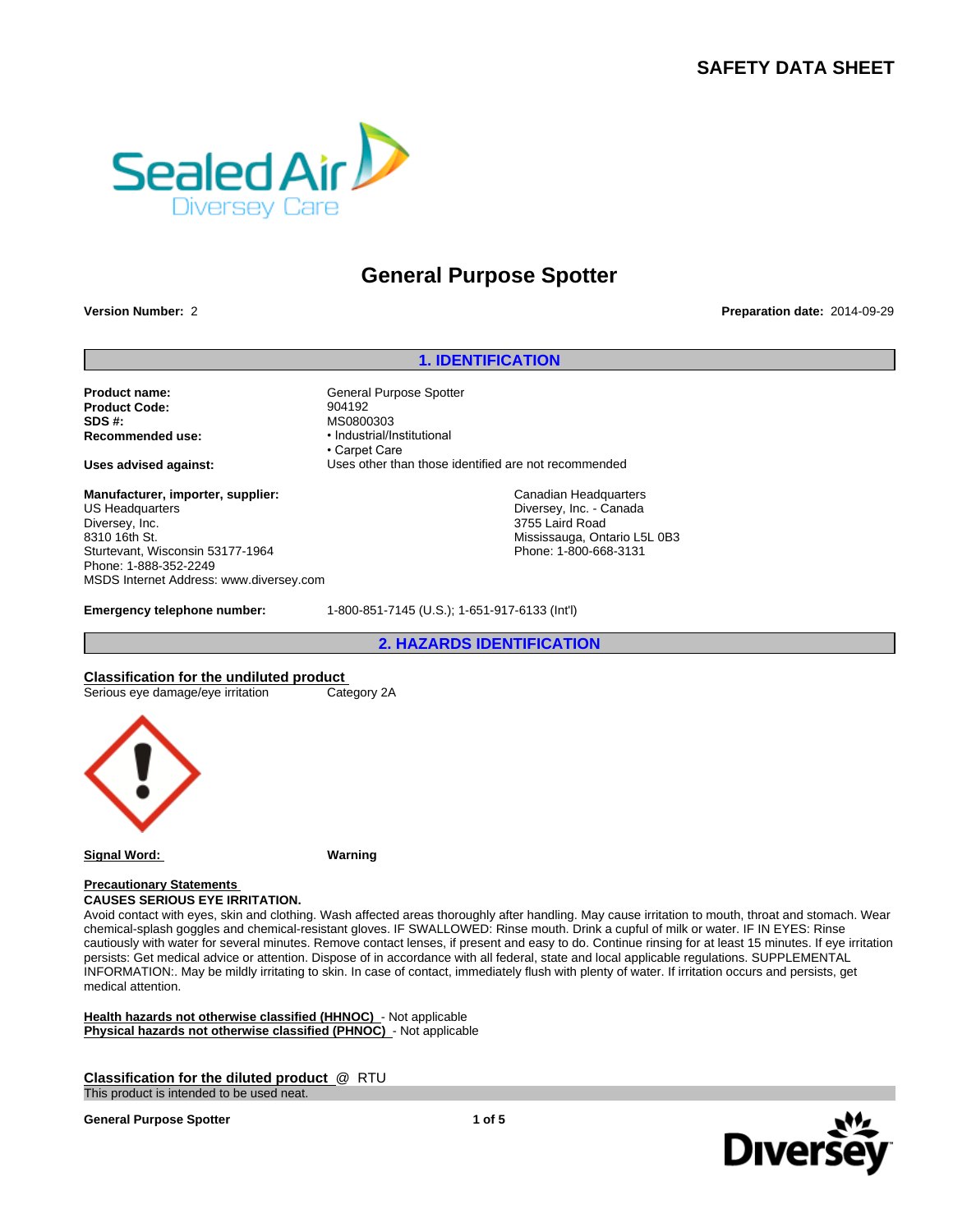#### **Precautionary Statements**  See undiluted product information above.

# **3. COMPOSITION/INFORMATION ON INGREDIENTS**

# **Classified Ingredients**

| Ingredient(s)                 | $\sim$ $\sim$ $\mu$<br>CAS # | Weight %                               |
|-------------------------------|------------------------------|----------------------------------------|
| Hydrogen peroxide             | フフハハ<br>22-84-               | F <sub>0</sub><br>n n<br>< 570<br>70 ن |
| Sodium alpha olefin sulfonate | 68439-57-6                   | $\sim$ $\sim$<br>4 Ω.<br>70- ن         |

\*Exact percentages are being withheld as trade secret information

# **4. FIRST AID MEASURES**

# **Undiluted Product:**

**Eyes:** IF IN EYES: Rinse cautiously with water for several minutes. Remove contact lenses, if present and easy to do. Continue rinsing for at least 15 minutes. If eye irritation persists: Get medical advice/attention. Skin: In case of contact, immediately flush with plenty of water. If irritation occurs and persists, get medical attention. **Inhalation:** No specific first aid measures are required. **Ingestion:** IF SWALLOWED: Rinse mouth. Drink a cupful of milk or water.

**Most Important Symptoms/Effects:** No information available. **Immediate medical attention and special treatment needed** Not applicable. **Aggravated Medical Conditions:** None known.

#### **Diluted Product:**

This product is intended to be used neat.

**Eyes:** See undiluted product information above. **Skin:** See undiluted product information above. **Inhalation:** See undiluted product information above. **Ingestion:** See undiluted product information above.

## **5. FIRE-FIGHTING MEASURES**

**Specific methods:** None known<br> **Suitable extinguishing media:** The product **Specific hazards:** 

The product is not flammable. Extinguish fire using agent suitable for surrounding fire.<br>None known.

**Special protective equipment for firefighters:** As in any fire, wear self-contained breathing apparatus pressure-demand, MSHA/NIOSH (approved or equivalent) and full protective gear.

**Extinguishing media which must not be used for safety reasons:** None.

# **6. ACCIDENTAL RELEASE MEASURES**

**Environmental precautions and clean-up methods:**

**Personal precautions:** Put on appropriate personal protective equipment (see Section 8.). Clean-up methods - large spillage. Soak up with inert absorbent material. Sweep up and shovel into suitable containers for disposal. Use a water rinse for final clean-up.

**7. HANDLING AND STORAGE**

**Handling:** Avoid contact with skin, eyes and clothing. Wash thoroughly after handling. FOR COMMERCIAL AND INDUSTRIAL USE ONLY. **Storage:**

Protect from freezing. Keep tightly closed in a dry, cool and well-ventilated place. KEEP OUT OF REACH OF CHILDREN. **Aerosol Level (if applicable) :** Not applicable

# **8. EXPOSURE CONTROLS / PERSONAL PROTECTION**

**Exposure Guidelines:** .

| CCH<br>Indredient(s<br>^`<br>אחכי<br>--<br>.<br> |
|--------------------------------------------------|
|--------------------------------------------------|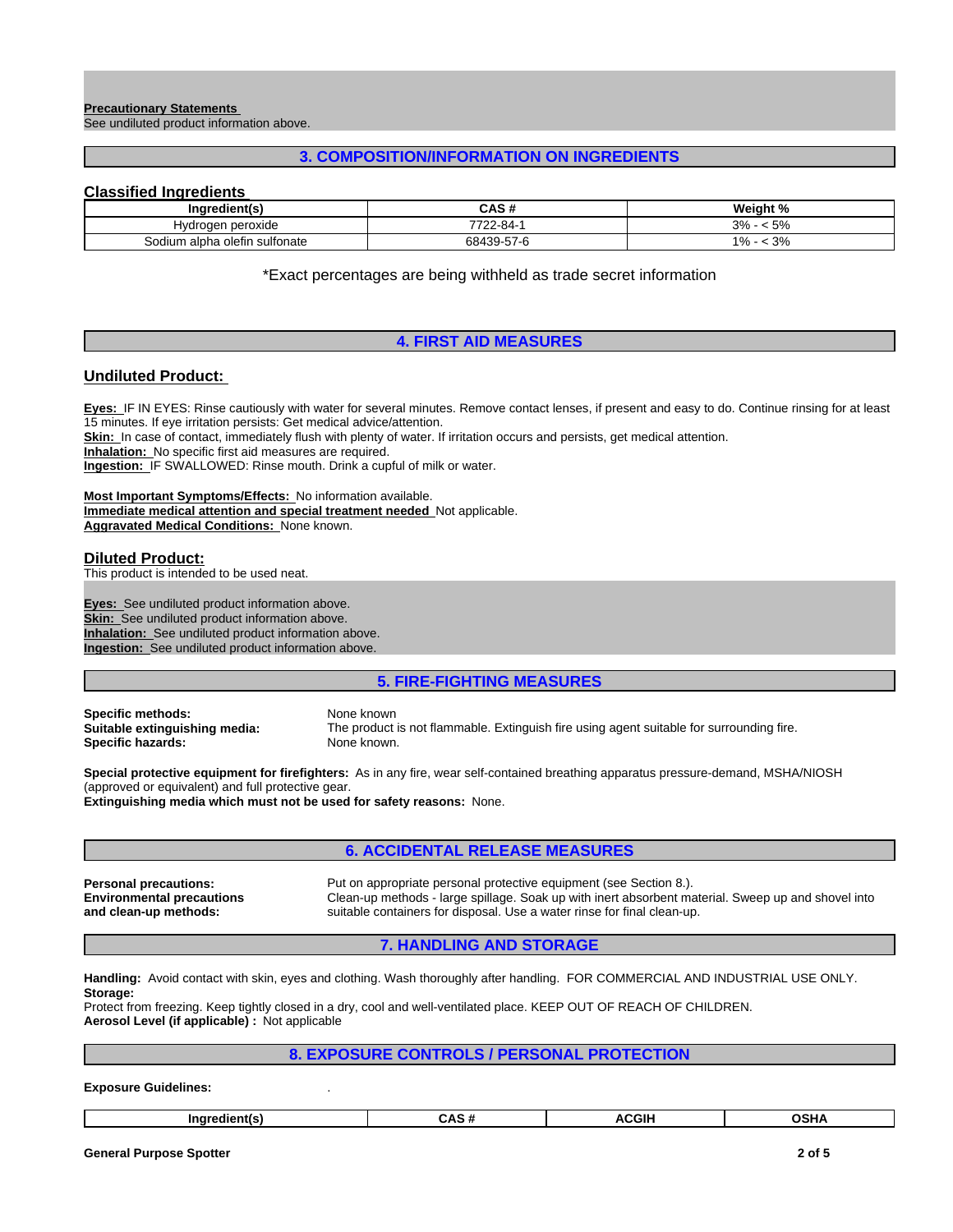| rogen peroxide<br>Hvd         | 7700<br>∕2-84-1 | (TWA)<br>ppm | (TWA)<br>nnm<br>יייש<br><b>TWA</b><br>ma/m∼ ∶<br>1.4 r |
|-------------------------------|-----------------|--------------|--------------------------------------------------------|
| Sodium alpha olefin sulfonate | 68439-57-6      |              |                                                        |

#### **Undiluted Product:**

**Engineering measures to reduce exposure:**

No special ventilation requirements General room ventilation is adequate

| <b>Personal Protective Equipment</b> |                                                                        |
|--------------------------------------|------------------------------------------------------------------------|
| Eye protection:                      | Chemical-splash goggles.                                               |
| Hand protection:                     | Chemical-resistant gloves.                                             |
| Skin and body protection:            | No special requirements under normal use conditions.                   |
| <b>Respiratory protection:</b>       | No special requirements under normal use conditions.                   |
| <b>Hygiene measures:</b>             | Handle in accordance with good industrial hygiene and safety practice. |

#### **Diluted Product:**

This product is intended to be used neat.

| <b>Personal Protective Equipment</b> |                                                                        |
|--------------------------------------|------------------------------------------------------------------------|
| Eye protection:                      | Chemical-splash goggles.                                               |
| <b>Hand protection:</b>              | Chemical-resistant gloves.                                             |
| Skin and body protection:            | No special requirements under normal use conditions.                   |
| <b>Respiratory protection:</b>       | No special requirements under normal use conditions.                   |
| <b>Hygiene measures:</b>             | Handle in accordance with good industrial hygiene and safety practice. |

# **9. PHYSICAL AND CHEMICAL PROPERTIES:**

**Explosion limits: - upper:** Not determined **- lower:** Not determined **Physical State:** Liquid **Color: Hazy, Colorless**<br> **Evaporation Rate:** No information available **Colori Color: Solvent Colori Colori Colori Colori Colori Colori Colori Colori Colori Colori Colori Evaporation Rate: No information available Odor threshold:** No information available. **Boiling point/range: Not determined Melting point/range: Not determined Melting point/range: Not determined Melting point/range: Not determined Autoignition temperature:** No information available **Solubility: Completely Soluble**<br> **Solubility in other solvents:** No information available **Relative Density (relative to water):** 1.01 **Solubility in other solvents: No information available Density:** 8.42 lbs/gal 1.01 Kg/L **Vapor density:** No information available **Bulk density:** No information available **Bulk density:** No information available **Plash point:**  $> 200 \text{ }^{\circ}\text{F} > 93.3 \text{ }^{\circ}\text{C}$ <br> **Dilution Flash Point:**  $> 200 \text{ }^{\circ}\text{F} > 93.3 \text{ }^{\circ}\text{C}$ <br> **Dilution Flash Point:**  $> 200 \text{ }^{\circ}\text{F} > 93.3 \text{ }^{\circ}\text{C}$ <br> **Discosity:** No information available<br> **El Elemental Phosphorus: 0.00 % by wt. pH:** 6.3 **a Phenomenon** *B* **PH:** 6.3 **a Phenomenon** *B* **COC % by wt. at use dilution 0.04 % \* Dilution pH:** 6.3 **@** RTU **Metal Corrosion:** Not determined

**Decomposition temperature:** Not determined **Bulk density:** No information available **Vapor pressure:** No information available. **Partition coefficient (n-octanol/water):** No information available **Flammability (Solid or Gas): Not applicable** 

\* - Title 17, California Code of Regulations, Division 3, Chapter 1, Subchapter 8.5, Article 2, Consumer Products, Sections 94508

# **10. STABILITY AND REACTIVITY**

**Reactivity:** Not Applicable Stability: Not Applicable Stability: **Hazardous decomposition products:**<br>Materials to avoid:

The product is stable<br>None reasonably foreseeable. **Materials to avoid:** Do not mix with any other product or chemical unless specified in the use directions.<br> **Conditions to avoid:** No information available. **Conditions to avoid:** No information available.

**11. TOXICOLOGICAL INFORMATION**

**Information on likely routes of exposure:**  Eye contact, Skin contact, Inhalation, Ingestion

### **Delayed, immediate, or chronic effects and symptoms from short and long-term exposure**

**Skin contact:** May be mildly irritating to skin. Symptoms may include redness and/or transient discomfort. **Eye contact:** Causes serious eye irritation. Symptoms may include pain, redness, and watering. **Ingestion:** May be irritating to mouth, throat and stomach. Symptoms may include stomach pain and nausea. **Inhalation:** May be irritating to nose, throat, and respiratory tract. Symptoms may include coughing and difficulty breathing. **Sensitization:** No known effects.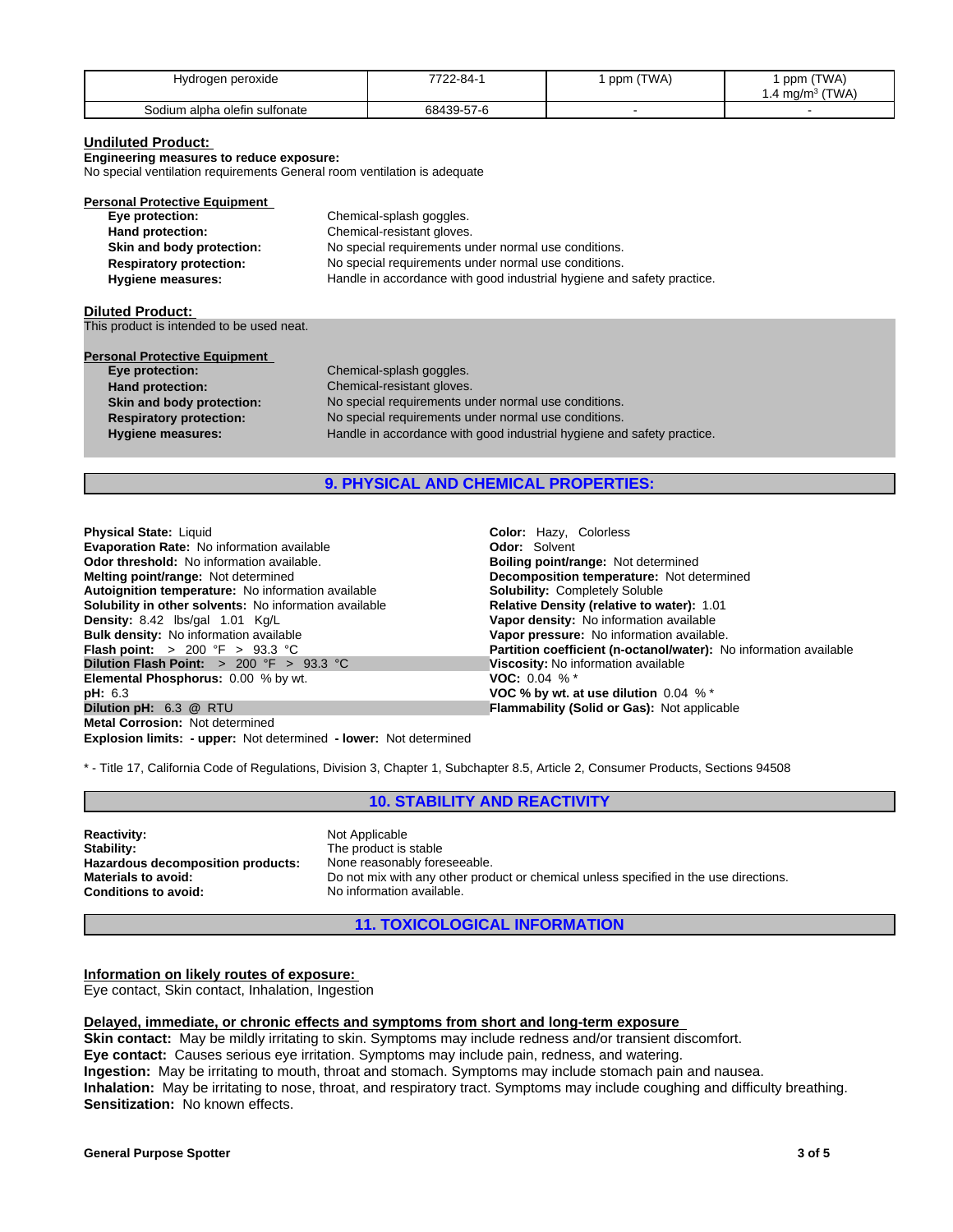**Numerical measures of toxicity** 

| ATE - Oral (mg/kg):                    | >5000 |
|----------------------------------------|-------|
| ATE - Inhalatory, mists $(mg/l): >20$  |       |
| ATE - Inhalatory, vapors (mg/l): $>50$ |       |

# **12. ECOLOGICAL INFORMATION**

**Ecotoxicity:** No information available.

**Persistence and Degradability:** No information available.

**Bioaccumulation:** No information available.

# **13. DISPOSAL CONSIDERATIONS**

**Waste from residues / unused products:** This product, as sold, if discarded or disposed, is not a hazardous waste according to Federal regulations (40 CFR 261.4 (b)(4)). Dispose in compliance with all Federal, state, provincial, and local laws and regulations. **Contaminated Packaging:** Do not re-use empty containers. **RCRA Hazard Class (undiluted product):** Not Regulated

# **14. TRANSPORT INFORMATION**

**DOT/TDG/IMDG:** Please refer to the Diversey HazMat Library, only available through Internet Explorer, http://naextranet.diversey.com/dot/, for up to date shipping information.

**DOT (Ground) Bill of Lading Description:** CLEANING, WASHING, BUFFING, OR POLISHING COMPOUNDS LIQUID

**IMDG (Ocean) Bill of Lading Description:** CLEANING, WASHING, BUFFING, OR POLISHING COMPOUNDS LIQUID

# **15. REGULATORY INFORMATION**

#### **International Inventories at CAS# Level**

All components of this product are listed on the following inventories: U.S.A. (TSCA), Canada (DSL/NDSL).

**U.S. Regulations** 

**California Proposition 65:** This product is not subject to the reporting requirements under California's Proposition 65.

#### **RIGHT TO KNOW (RTK)**

| Ingredient(s)                    | CAS#       | <b>MARTK:</b> | <b>NJRTK:</b> | <b>PARTK:</b> | <b>RIRTK:</b> |
|----------------------------------|------------|---------------|---------------|---------------|---------------|
| Water                            | 7732-18-5  |               |               |               |               |
| Dipropylene glycol n-butyl ether | 29911-28-2 |               |               |               |               |
| Hydrogen peroxide                | 7722-84-1  |               |               |               |               |
| Sodium alpha olefin sulfonate    | 68439-57-6 |               |               |               |               |
| Alcohol ethoxylates              | 68439-46-3 |               |               |               |               |

**CERCLA/ SARA** 

| <b>Indredient(s)</b>  | -44<br>GAS #  | Weight %                                                           | ۰RQ<br><b>A/SARA</b><br>(lbs)<br>ICE<br>ERCL | (lbs<br><b>1302 TPO</b><br>Section<br>$\sim$ | Section 313 |
|-----------------------|---------------|--------------------------------------------------------------------|----------------------------------------------|----------------------------------------------|-------------|
| ∍peroxide<br>Hvdrogen | 7700<br>-2-84 | $-\circ$<br>20/<br>$\mathcal{L}_{\mathcal{L}}$<br>◡ ⁄៶<br><b>U</b> |                                              | 1000                                         |             |

#### **SARA 311/312 Hazard Categories**

| Immediate:                         |                          |  |
|------------------------------------|--------------------------|--|
| Delayed:                           | ۰                        |  |
| Fire:                              | ۰                        |  |
| <b>Reactivity:</b>                 | $\overline{\phantom{0}}$ |  |
| <b>Sudden Release of Pressure:</b> | ۰                        |  |